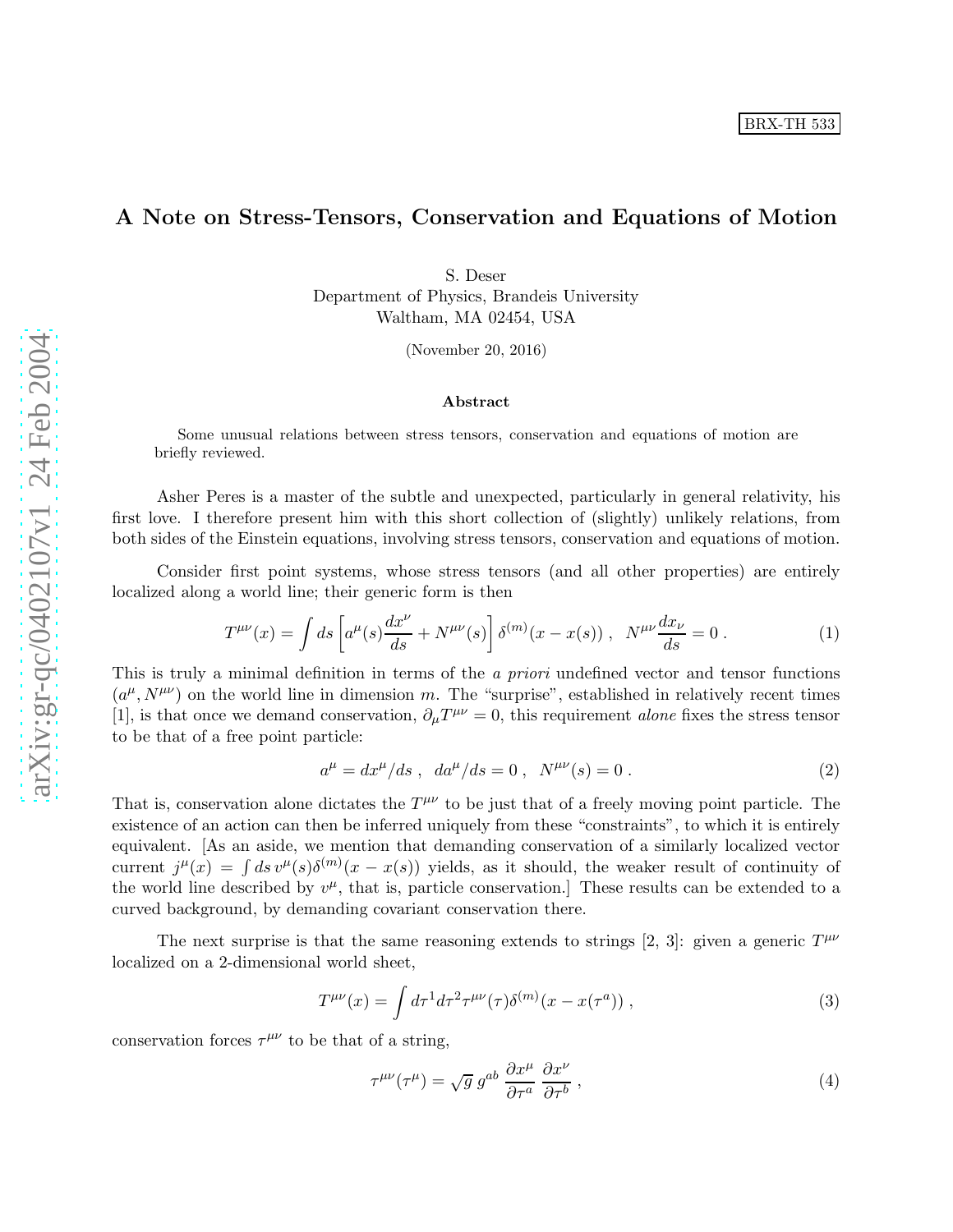where  $g_{ab}$  is the intrinsic world-sheet metric. Again conservation has fully determined both content and dynamics of the system. The converse surprise [2] is that higher dimensional, but still localized, higher membranes do *not* share this property of being fully determined by  $T^{\mu\nu}$  conservation.

Can one extend these considerations to fields? With localization lost, much more information is required. For example, if we specify the stress tensor for a scalar field, say,

$$
T_{\mu\nu} = \phi_{\mu}\phi_{\nu} - \frac{1}{2}\eta_{\mu\nu}\phi_{\alpha}\phi^{\alpha} , \quad \phi_{\mu} \equiv \partial_{\mu}\phi
$$
 (5)

then  $\partial_{\mu}T^{\mu\nu} = \phi_{\nu}\Box\phi$  clearly requires  $\Box\phi = 0$  (which includes  $\phi_{\nu} = 0$ ). On the other hand, given the form of  $T_{\mu\nu}$  in (5), we know it is uniquely equivalent to the metric variation of the normal scalar action (evaluated at flat space, for simplicity). From this it follows that  $T^{\mu\nu}$  is conserved on- and only on-shell, since the action

$$
I = -\frac{1}{2} \int (dx) \sqrt{-g} \, g^{\mu\nu} \phi_\mu \phi_\nu \;, \tag{6}
$$

is diffeomorphism invariant under arbitrary gauge functions  $\xi_{\mu}(x)$ ; hence

$$
\delta I = 0 = \int (\xi_{\mu}(x) D_{\nu} T^{\mu\nu} + \int (\delta_{\xi} \phi) \frac{\delta L}{\delta \phi} \tag{7}
$$

and the last term is the field variation contribution. Effectively then, given a form for  $T^{\mu\nu}$ , we know it is only of interest if derivable from an action, in which case we are in the usual circumstances of field theory. [If we had instead chosen a "bad"  $T_{\mu\nu}$ , say  $T_{\mu\nu} = \phi_{\mu}\phi_{\nu}$ , then  $\partial_{\mu}T^{\mu}_{\nu} = \phi_{\nu}\Box\phi + \frac{1}{2}\partial_{\nu}\phi_{\alpha}^2$ , whose vanishing leaves no interesting dynamics.]

There is an additional sublety, depending on whether the action is in first or second order form, as we illustrate (for a change) through the vector field. If we assume the usual form of  $T_{\mu\nu}$ ,

$$
T_{\mu\nu} = F_{\mu\alpha} F_{\nu}^{\ \alpha} - \frac{1}{4} g_{\mu\nu} F_{\alpha\beta}^2 \ , \tag{8}
$$

and that  $F_{\mu\nu}$  is a curl, then conservation of  $T_{\mu\nu}$  of course reduces to the requirement

$$
F_{\mu\alpha}\partial_{\beta}F^{\beta\alpha} = 0.
$$
 (9)

Since (7) is also the metric variation of the (second-order) Maxwell action,

$$
I_M = -\frac{1}{4} \int \sqrt{g} \, g^{\mu \alpha} g^{\nu \beta} F_{\mu \nu} F_{\alpha \beta} \,, \tag{10}
$$

this simply parallels the scalar discussion. However, we also know that there is a first order form of  $I_M$ , with  $(A_\mu, F^{\mu\nu})$  independent,

$$
I_M[A,F] = -\frac{1}{2} \int (dx) \left[ F^{\mu\nu} (\partial_\mu A_\nu - \partial_\nu A_\mu) - \frac{1}{2} F^{\mu\alpha} F^{\nu\beta} g_{\mu\nu} g_{\alpha\nu} \sqrt{-g} \right]. \tag{11}
$$

In this form, both  $\partial_\mu F^{\mu\nu} = 0$  and  $F_{\mu\nu} = (\partial_\mu A_\nu - \partial_\nu A_\mu)$  are on a par as field equations, and the symplectic  $F\partial A$  term does not contribute to the metric variation  $(F^{\mu\nu})$  is here a contravariant density). The Maxwell tensor form (7) remains, however, but its conservation now requires that both these field equations hold, since  $F^{\mu\nu}$  in (7) is now just an algebraic variable.

Returning to the condition (9) in second order form, obtaining the Maxwell equation from it requires proving that it implies  $\partial_{\beta} F^{\beta \mu} = 0$ , *i.e.*, that the determinant of its coefficient, det $|F_{\alpha\beta}|$ , vanish. Now this determinant is of the generic form  $\alpha (E^2 - B^2)^2 + \beta (E \cdot B)^2$ , and vanishes for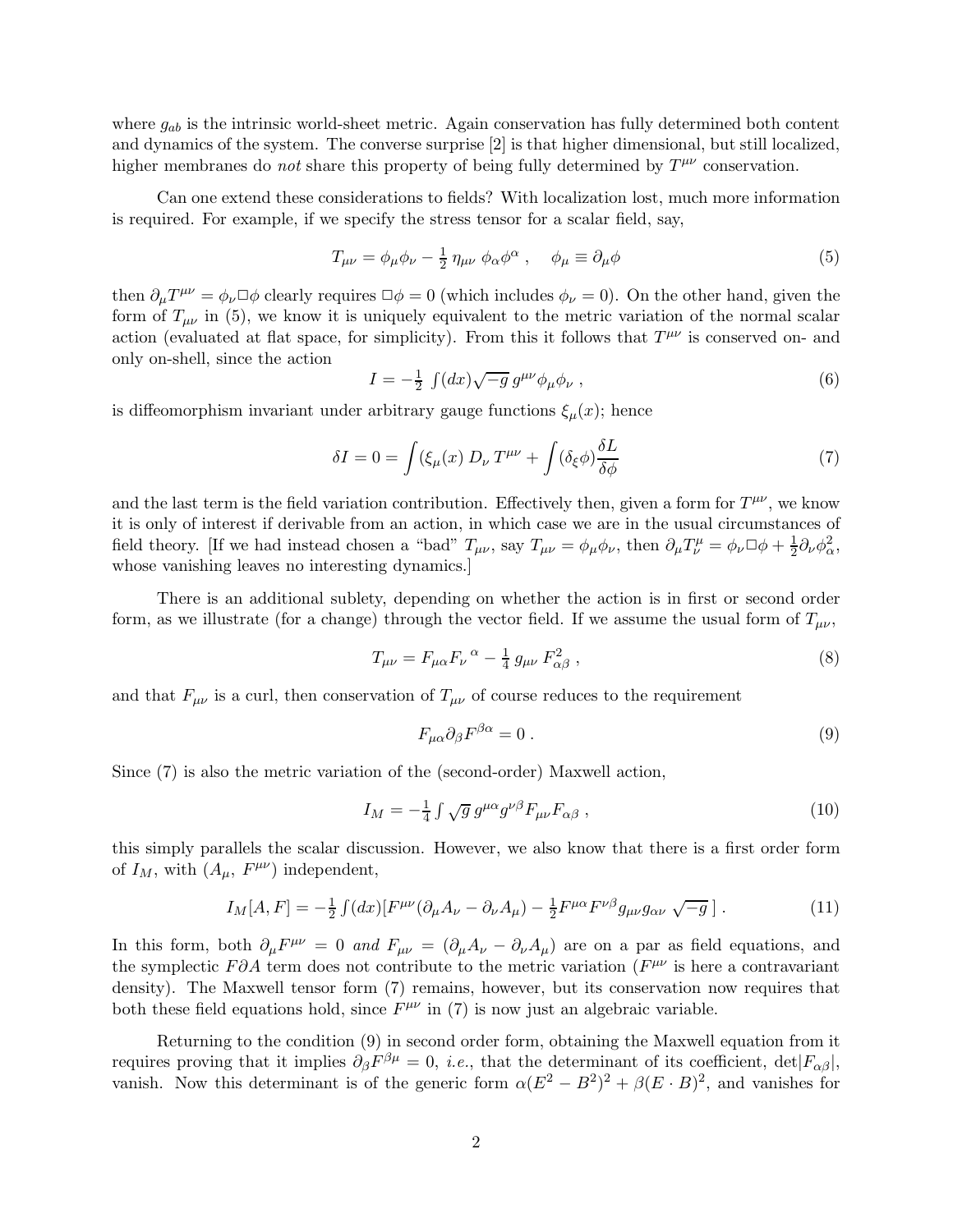plane waves,  $E \cdot B = 0$ ,  $|E| = |B|$ . So generically, stress tensor conservation implies field equations (which plane waves also obey) for the Maxwell system too.

More generally, one might draw the usual conclusion that for any matter system describable by a diffeo-invariant action, hence endowed with a well-defined  $T^{\mu\nu}$  (up to the usual identically conserved superpotential terms), its conservation is generically equivalent to satisfaction of the corresponding field equations. But, there is yet another twist on the stress tensor–action connection. Two inequivalent actions can share the same  $T^{\mu\nu}$ ! One example is any term, such as the Chern– Simons  $(CS)$  invariant, whose action is topological *i.e.*, metric-independent. Hence it does not contribute to  $T^{\mu\nu}$  at all, but it had better – and does – preserve conservation; how? The simplest example is  $D=3$  vector gauge theory with CS term; here is the abelian version:

$$
I_{TME} = -\frac{1}{4} \int d^3x F_{\mu\nu}^2 + m/2 \int d^3x \,\epsilon^{\mu\nu\alpha} A_{\mu} F_{\nu\alpha} \,. \tag{12}
$$

Conservation of the normal Maxwell tensor (8) is "saved" by an identity. The field equation  $\partial_{\mu}F^{\mu\nu} + m\epsilon^{\nu\alpha\beta}F_{\alpha\beta} = 0$  implies that

$$
F_{\nu\alpha}\partial_{\beta}F^{\beta\alpha} = -F_{\nu\alpha}m\,\epsilon^{\alpha\lambda\sigma}F_{\lambda\sigma} \equiv 0\,. \tag{13}
$$

Other such "topological" terms include, in D=4, the truncated Born–Infeld action  $\int (d^4x)\sqrt{\det F_{\mu\nu}}$ , which is also clearly metric-independent. In this sense, stress tensor conservation need not fully determine the action it represents – just the opposite of our initial localized examples.

Our final case is the gravitational field itself, which of course has no well-defined stress tensor. To what extent, then, can we construct parallel results to those valid for matter? Clearly, any geometric scalar density Lagrangian

$$
I = \int (dx)\sqrt{-g} L(R, R^2, (DR)...), \qquad (14)
$$

has identically diffeo-invariant action, implying the (generalized) Bianchi identity for its metric variation,  $\delta I/\delta g_{\mu\nu}$ . But we are not interested in identically conserved quantities. This is how the only other tensor available, that of Bel–Robinson, entered Einstein gravity. We recall in  $D=4$ ,

$$
T_{\alpha\beta\gamma\delta} = R_{\alpha\rho\gamma\sigma} R_{\beta}{}^{\rho}_{\delta}{}^{\sigma} + {}^{*}R_{\alpha\rho\gamma\sigma} {}^{*}R_{\beta}{}^{\rho}_{\delta}{}^{\sigma} \tag{15}
$$

is (covariantly) conserved by virtue of Ricci flatness; indeed that was its original appeal. In its cleanest form, with the curvature in (14) replaced by Weyl tensors, conservation clearly depends only on derivatives (say curls) of the Ricci tensor, rather than on  $R_{\mu\nu}$  or  $G_{\mu\nu}$  algebraically. Then [even apart from the plane-wave determinant ambiguities akin to the Maxwell case from  $\sim R(DR) = 0$ this means that weaker field equations, namely those where  $R_{\mu\alpha;\beta\beta} = 0$  also conserve the same  $T_{\mu\nu\alpha\beta}$ . This is amusing since these latter field equations are not derivable as a Lagrangian system, though they admit Einstein spaces.

There is however, something a bit strange here compared to lower spins. Since BR is a 4index quantity unrelated to any gauge symmetry, it is really more like an "invariantization" of the non-invariant stress tensor by applying more derivatives to it. Indeed, we can draw the following parallel with Maxwell theory. One may define a 4-index tensor there [4] which is essentially of the form

$$
\tau_{\mu\nu\alpha\beta} \sim \partial_{\alpha} F_{\mu\lambda} \partial_{\beta} F_{\nu}^{\lambda} + \dots \tag{16}
$$